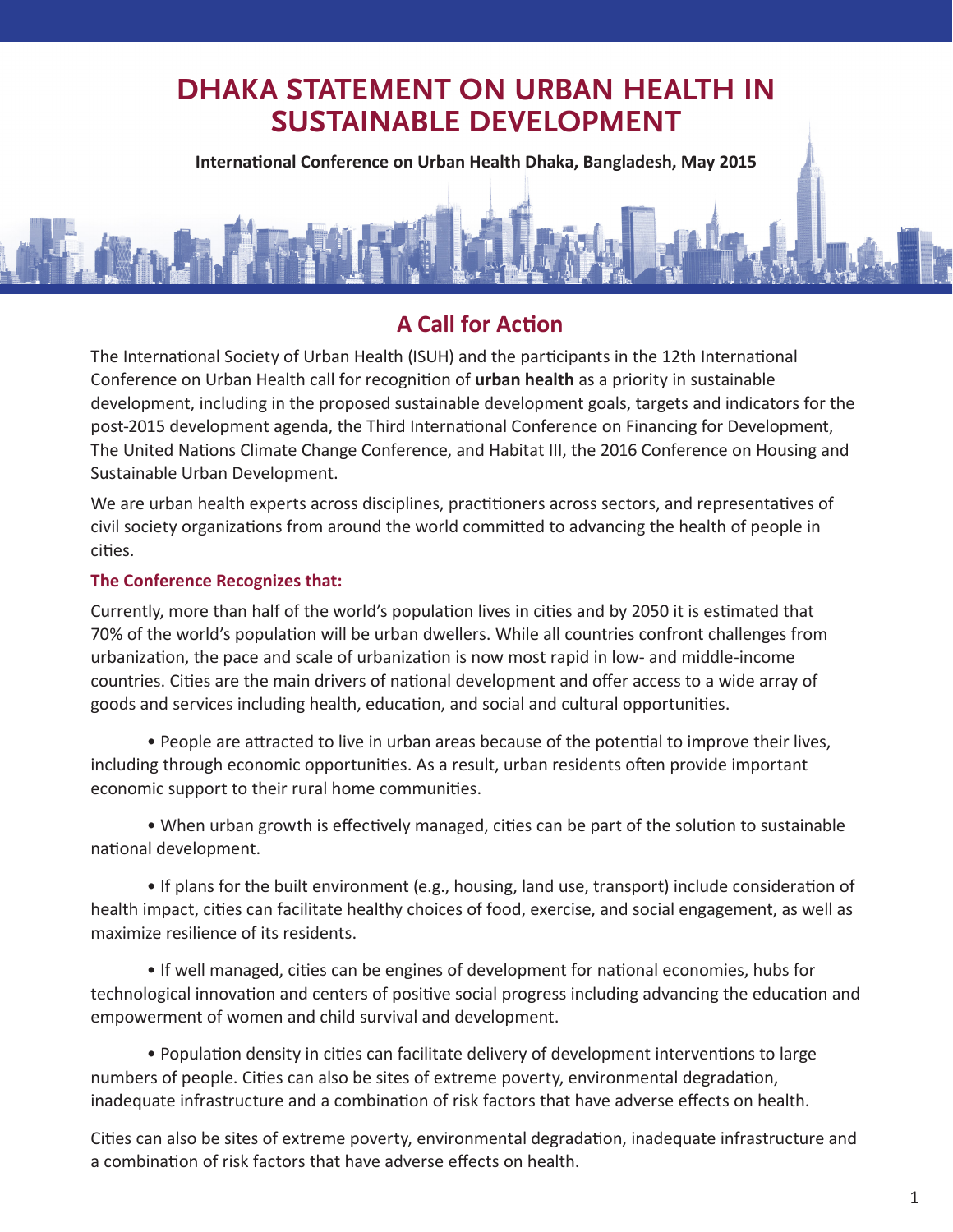• Countries that fail to plan for increasing urbanization place their citizens at serious health, economic, and security risk.

• The health of slum dwellers and the homeless is typically well below that in other urban and rural areas, even when stratified by poverty level. These inequities are also observed in other critical development indicators that affect the health of all residents.

• In addition to traditional urban health challenges of water, sanitation, infectious diseases and environmental pollutants, city residents confront chronic diseases linked to poor diets, sedentary lifestyles, and obesity. Urban dwellers also face physical and mental health issues linked to safety, violence, poverty and unemployment, and they are at risk for road accidents and other injuries.

• Coastal cities face particular risk from the effects of climate change, including extreme weather events, natural disasters, sea level rise and Floods.

• Settlements without legal status, basic infrastructure, energy security and services can become loci of social tension, conflict, and illicit economic activity.

Strong and effective governance is required to promote urban health – specifically including clear roles for city and local government and a strong public health infrastructure that can work in partnership with other sectors to prevent and mitigate potential risks and benefits to health of policies, programs, and investments across sectors (a Health-In-All approach).

**The Conference Welcomes** the following reports and initiatives, which acknowledge the growing importance of cities in achieving sustainable development; recognize that the health of people living in cities is affected by multiple factors, that decisions in all sectors can have positive or negative effects on human health, and that healthy people are critical to social and economic development:

• The Synthesis Report of the UN Secretary General on the Post 2015 Agenda (2014), which identifies six essential elements for delivering the SDGs and proposes 17 Sustainable Development Goals, including a specific goal for Health (#3) and for Cities (#11)

• The Joint Statement of the UN Platform on Social Determinants of Health (World Health Organization) which outlines the relationship between health and other societal goals across multiple sectors: the economy and employment; security and justice; education and early life; agriculture and food; architecture, planning and transportation; environment and sustainability; housing and community services; and land and culture

• World Health Organization recognition that urbanization is a major public health challenge in the 21st century and calls for a shared effort involving governments, international organizations, business and civil society to put health at the heart of urban policy (Urban HEART: Urban Health Equity Assessment and Response Tool, 2010) and reduce urban health inequities (Hidden Cities: Unmasking and Overcoming Health Inequities in Urban Settings 2010)

• The Nine Principles of The City We Need articulated by the World Urban Campaign, a coalition of global partners of HABITAT to promote the outcomes document of Habitat III, the New Urban Agenda and the work of HABITAT to promote well-planned, well-governed, and efficient cities and other human settlements, with adequate housing, infrastructure, and universal access to employment and basic services